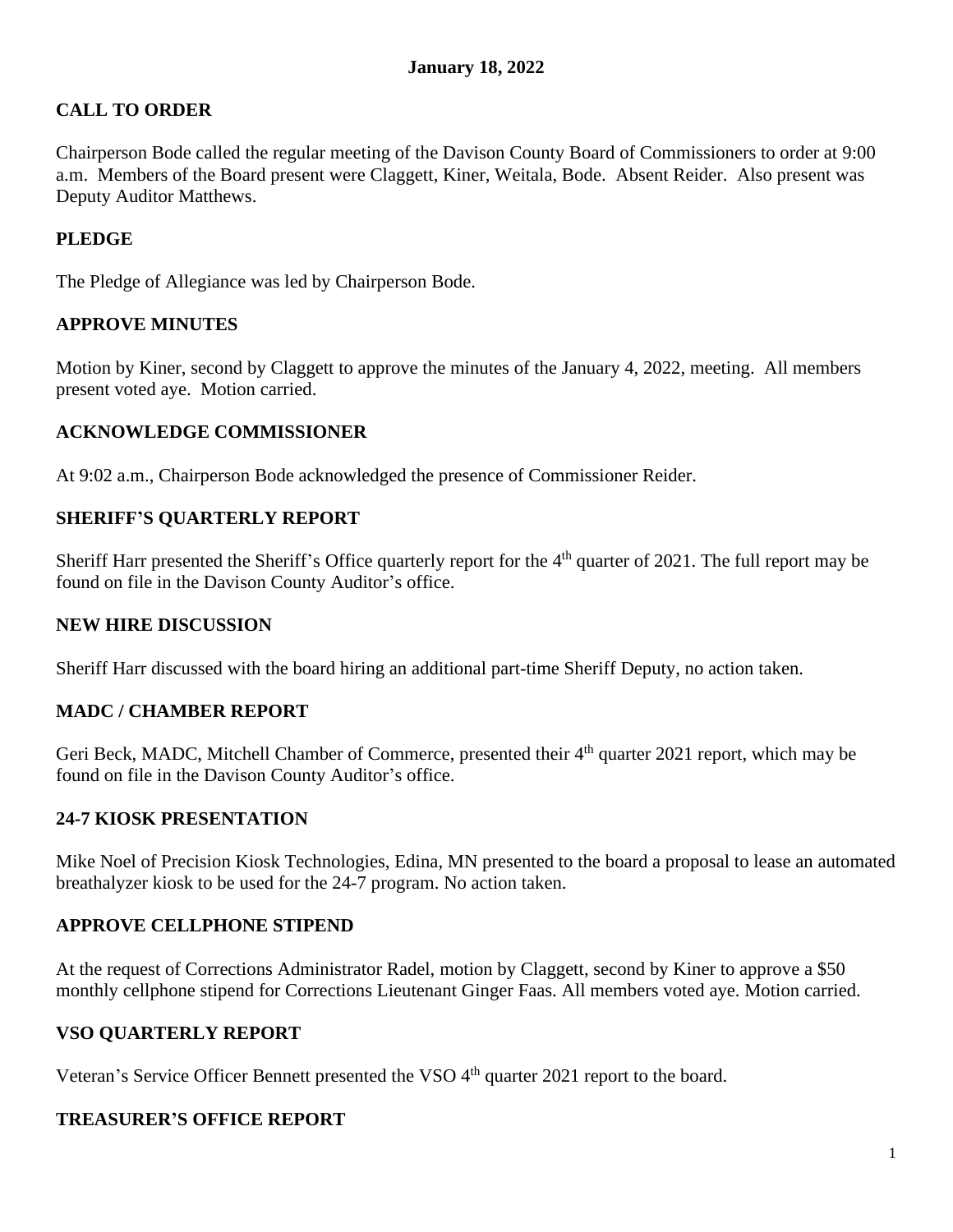Treasurer Beintema presented the Treasurer's office 4<sup>th</sup> quarter 2021 report to the board.

# **VALUATION DISSCUSSION**

DOE Love discussed with the board property valuations in Davison County, and the market conditions that effect the Equalizations office's valuation process.

## **ARPA FUNDS DISCUSSION**

A discussion was led by Chairperson Bode with the Davison County Office's department heads regarding the use of anticipated funds from the American Rescue Plan Act.

# **APPROVE PURCHASE**

At the request of HR Director Meaney, motion by Claggett, second by Reider to approve the purchase of 8 conference chairs at a cost of \$1599.92 from Montgomery Furniture. All members voted aye. Motion carried.

# **INTRODUCTORY RAISES**

Motion by Weitala, second by Kiner to approve an introductory raise for Corrections Sergeant Lynn Smith in the amount of \$.50 per hour. All members voted aye. Motion carried.

Motion by Weitala, second by Kiner to approve an introductory raise for Maintenance Tech Robbie Faas in the amount of \$.50 per hour. All members voted aye. Motion carried.

# **APPROVE BILLS**

Motion by Weitala, second by Kiner to approve the following bills for payment. All members voted aye. Motion carried.

## **GENERAL FUND:**

**COMM:** Prof Fees/McGrath Consulting Group-10,380.00,**; ELECT:** Supplies/McLeod's Printing-1,850.00,**; JUD:** Law Library/West Payment Center-102.33,**; TREAS:** Publishing/Daily Republic Forum Communications-155.01, Mainframe Support/Bruce Mastel-35.00,**; STATES ATTY:** Prof Fees/James D Taylor PC-4,468.25, Med Prof Fees/Avera Queen of Peace Health Services-1,476.00, State of SD Public Health Lab-445.00, Repairs & Maint/Dakota Data Shred-49.00,**; CRT APPTED ATTY:** Crt Appted Atty/Larson and Nipe-396.00, Legal Expenses/Angelica Fechner-554.40,**; PUB SFTY BLDG:** Repairs/Menards-52.05, Gas & Fuel/Meyers Oil Co-65.08, Pest Control/Premier Pest Control-80.00, Elevator Service/Schumacher Elevator-426.24,**; CRTHOUSE:** Repairs & Maint/Golden West-75.00, Menards-54.37, Supplies/Menards-41.90, Gas & Fuel/Meyers Oil Co-90.32, Pest Control/Premier Pest Control-50.00,**; NORTH OFF;** Repairs/Golden West-89.97, Menards-35.99, Supplies/Menards-30.03, Pest Control/Premier Pest Control-50.00,**; VET:** Supplies/NAPA Auto Parts-71.91, Trvl & Conf/Meyers Oil Co-132.75, Recognition & Events/Sungold Trophies-110.00,**; COORD:** Website Fees/Bruce Mastel-35.00, Copy Mach Maint/Century Business Products-160.33,**; SHERIFF:** Prof Serv/Avera Occupational-200.00, Office Supplies/Office Advantage-116.34, Gas Patrol Car/Meyers Oil Co-2,373.53, Assoc Dues/Mid-States Organized Crime Info Center-100.00,**; JAIL:** Medicine/Avera Medical Group-120.68, Mitchell Regional Ambulance-804.00, Jail Supplies/Jones Supplies-498.17, Laundry Supplies/Aramark-198.72, Jones Supplies-76.50, Prisoner Food/Summit Food Service-5,290.60, Water Softener/Darrington Water-49.00, Contracts/Medical Waste Transport-210.38, Vehicle Maint/Meyers Oil Co-330.58, Inmate Services/Swanson Services Corp-1.95,**; JUV DET;** Medicine/Minnehaha